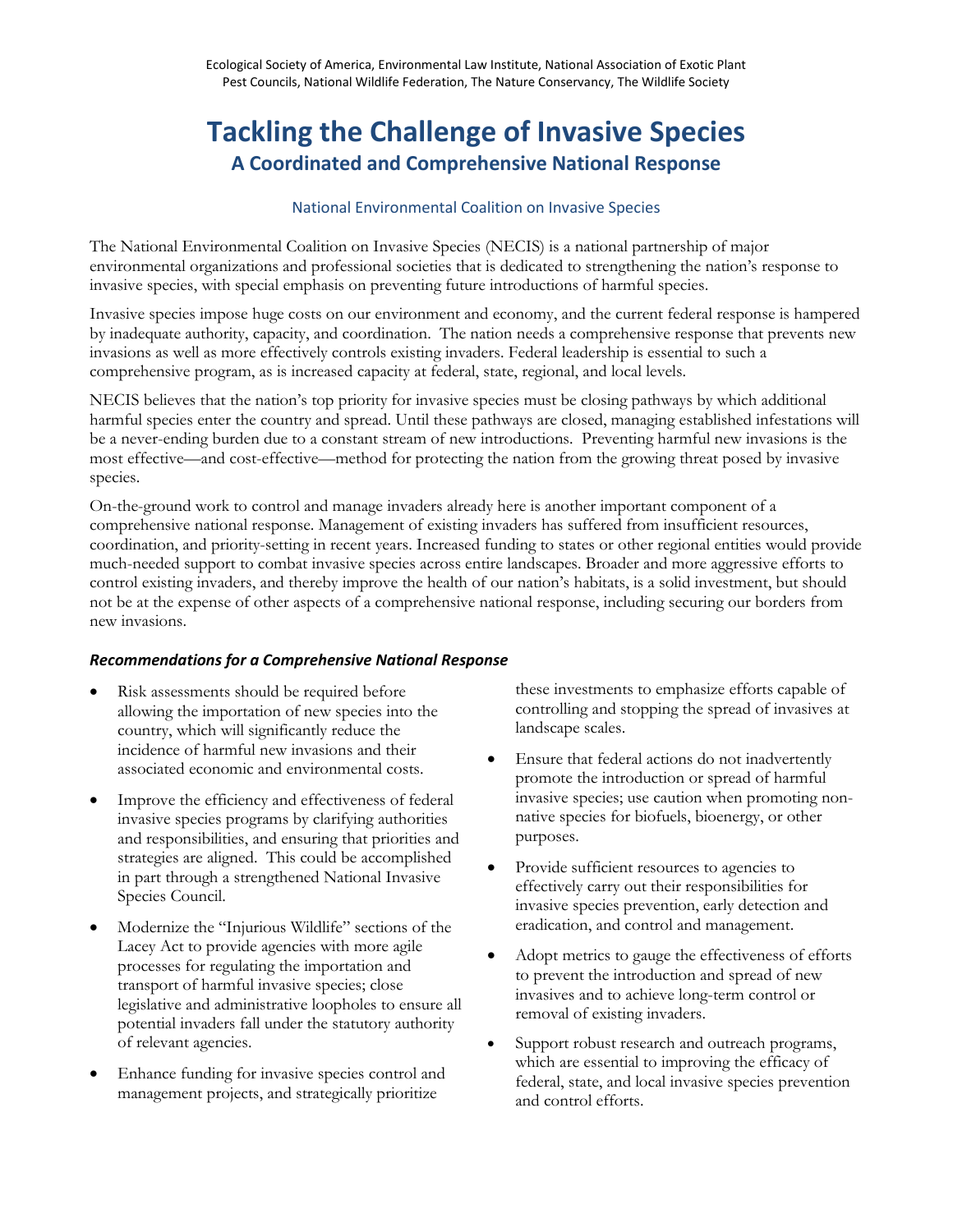## *Gaps and Overlaps in Responsibilities*

Responsibility for preventing unintended species introductions is spread among several federal agencies, based on legislative mandates:

- USDA Animal and Plant Health Inspection Service (APHIS) - invasive plants; plant pests; parasites & diseases of livestock and poultry
- US Fish and Wildlife Service (FWS) invasive vertebrate animals and some invertebrates
- Coast Guard and Environmental Protection Agency organisms transported in ballast water
- Centers for Disease Control organisms posing threats to human health
- DHS Customs and Border Protection general authority over all incoming people, goods, and vehicles.

Responsibility for on-the-ground control and management of invasive species is spread among numerous agencies at multiple levels, often limiting the effectiveness of these efforts. For example:

- Federal land-management agencies—USDA Forest Service, National Park Service, Bureau of Land Management, US Fish and Wildlife Service, and others—address invasive species on their own properties to varying degrees
- USDA and state agricultural agencies regulate noxious weeds, although noxious weed lists are often incomplete and inconsistent across states
- State agencies receive federal grant funding for invasive species management, but these efforts are often underfunded, cumbersome, and patchy. Some states have no organized invasive species programs.

No agency, however, has clear authority for regulating the introduction and spread of some types of potentially invasive organisms including:

- Diseases of wildlife that don't affect livestock or poultry (e.g., whitenose syndrome of bats; chytrid fungus of amphibians)
- Invertebrates that are not plant pests and are in taxonomic groups for which authority is not currently granted by the Lacey Act (e.g., horseshoe crabs)
- Pests that attack only dead plants (e.g., termites)
- Pests that are nuisances to humans but do not spread disease or attack agricultural plants.

# *A Focus on Pathways*

An effective national invasive species response must include authorities, policies, and actions intended to prevent introductions of additional non-native species, to detect and quickly respond to new invaders, and to contain or manage already established invasive species. Our collective experience leads us to focus on *pathways or vectors of introduction and spread*, rather than trying to prevent introductions of *particular species*.

Most introductions of new species to the United States occur either in cities and suburbs, where imported goods arrive and are disseminated, or at ports, such as coastal estuaries and the Great Lakes. Once a species has entered the United States, however, eradication and control methods need to combine measures addressing both pathways of humanassisted movement (e.g., firewood, boat trailers) and the species' particular biological characteristics and life histories –which determine how managers can detect and eradicate the organism.

None of the existing "prevention" programs has achieved an adequate level of success. APHIS has considerable authority under the Plant Protection Act, and the bulk of federal prevention resources, yet the agency's staffing and funding are still inadequate to fully implement programs for which the agency is responsible. The FWS Lacey Act program is severely hampered by weak legislative authority and completely inadequate resources.

# *Role of Regulatory Agencies*

Agencies responsible for preventing introductions or eradicating or containing early-stage invasions should have the following powers:

- Statutory authority to regulate both potentially invasive organisms and the pathways or vectors by which they are moved
- Statutory authority to regulate import and interstate movement of invasive organisms or their vectors
- Official reporting, communication, and outreach capacity
- Clear authority for responding to incursions and a suitable command structure to manage the response. Models for such response structures include the Interagency Fire Program, Centers for Disease Control, and oil spill emergency response
- Sufficient resources to enable timely completion of program components, including:
	- $\checkmark$  Evaluation and risk analysis of potentially invasive species and pathways
	- $\checkmark$  Promulgation of regulations for movement of invasive species and articles/conveyances that transport them
	- $\checkmark$  NEPA compliance
	- Inspection of shipments
	- Engagement with affected stakeholders
	- Enforcement and prosecution
	- $\checkmark$  Outreach and extension programs (e.g., to encourage compliance)
	- $\checkmark$  Research to improve risk analysis, prediction, detection, and control measures
	- Detection networks, deployment of appropriate tools targeting key pathways or vectors, and engaging stakeholders
	- $\checkmark$  Response to new outbreaks, including detection and eradication.